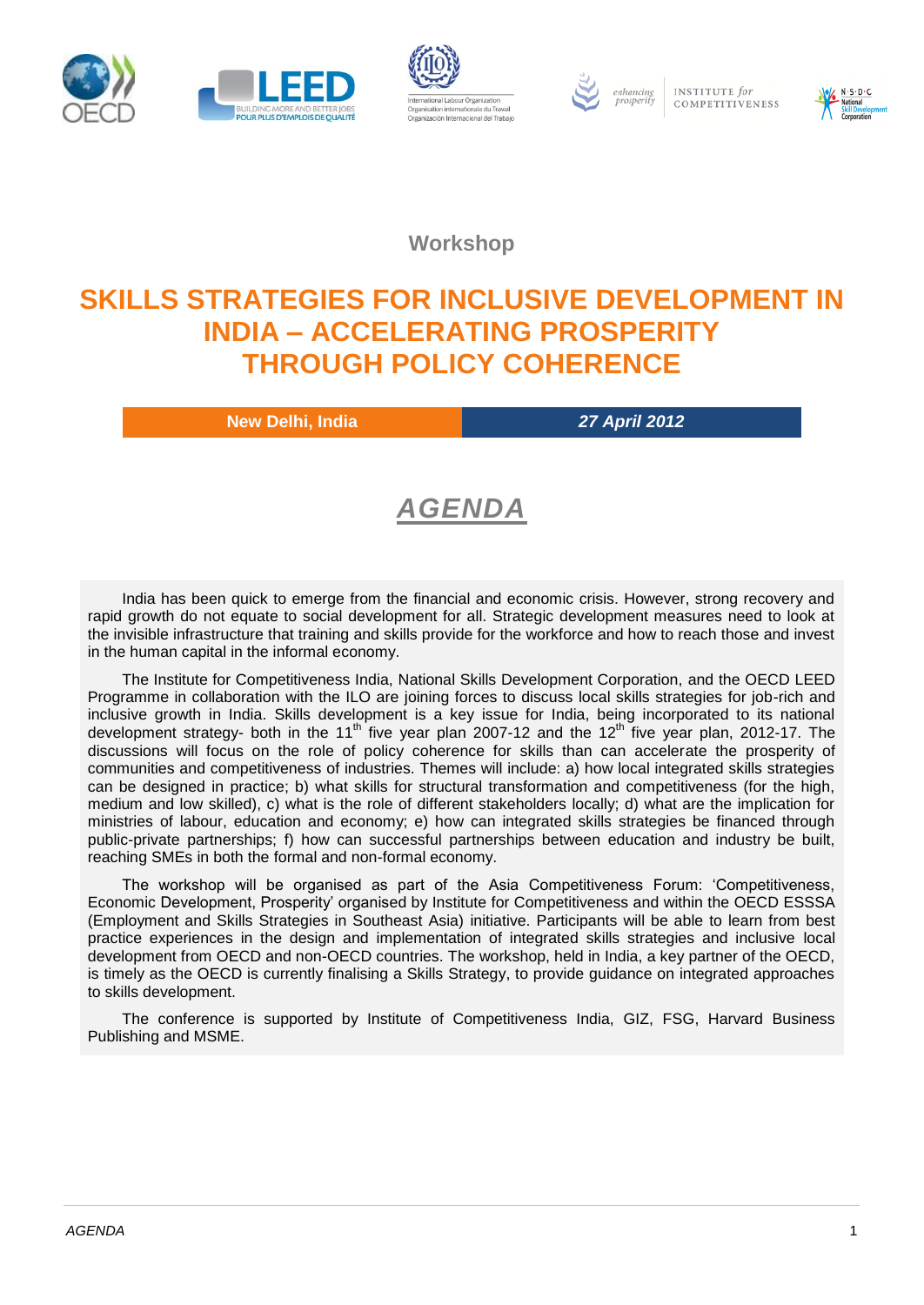





INSTITUTE for COMPETITIVENESS



### *■* **Friday, 27 April 2012**

Venue: Hilton, Janakpuri, New Delhi

| $8:00 - 9:00$ Registration                                                     |
|--------------------------------------------------------------------------------|
| $9:00 - 10:00$ Opening Remarks                                                 |
| Shri. Narendra Jadhav, Member Planning Commission, GOI                         |
| Sergio Arzeni, Director for Entrepreneurship, SMEs and Local Development, OECD |
| RK Mathur, Secy, Ministry of MSME, GOI                                         |
| Moderator: Dr. Amit Kapoor, Honorary Chairman, Institute for Competitiveness   |

*10:00 – 10:20 Tea / Coffee Break*

#### *Theme I: Fostering the Dynamics of Skills, Employment and Infrastructure Development*

*Trade and financial recovery from the crisis and renewed growth might be faster or easier than employment growth, particularly at the local level where some places stagnate or decline. Technological progress and changes in demand patterns see continuous pressures to adapt but some localities find this easier than others. Job creation does not respond to the same strategies everywhere and while the focus on infrastructure development might have priority in many areas, building skills programs in parallel can be an effective pathway for sustained and inclusive growth. The role of public policy and policy coordination is therefore crucial to facilitate and accelerate sustainable pathways for local development. How can Education, Employment and Entrepreneurship be combined and fostered within infrastructure development plans? Is there enough autonomy and capacity in the education and training sector to adjust skills development programs to support infrastructure development? What examples of initiatives exist in India, Asian, and OECD countries?*

Session Chair: *Dr. Ashok Sahu*, Principal Advisor, Planning Commission

### 10:20 – 11:40 **Panel**

*Sunita Sanghi*, Adviser, Planning Commission, Government of India *Tonmoy Shingal*, CEO & Founder Mettl *Tomonori Sudo*, Expert, Japan International Cooperation Agency (JICA) and Private Sector Specialist, African Development Bank (AfDB) *Q&A*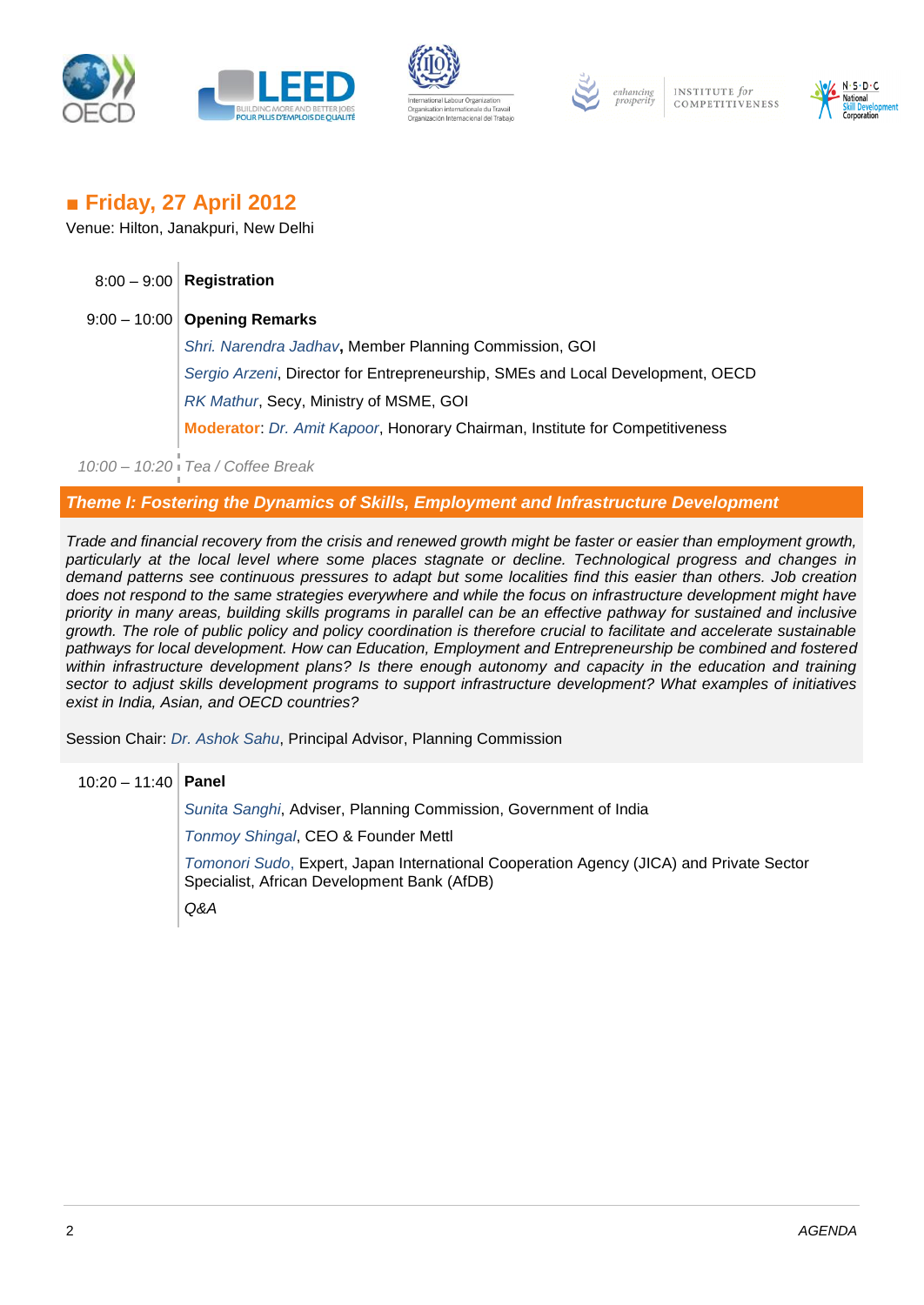







*Theme II: Innovation in Skills Development and Skills Management that reach SMEs*

*India and the Asian region are rich in entrepreneurs and small firm formation. Innovative approaches to skills and talent development can foster a high-growth business environment with higher potential for job creation particularly in SMEs. At the same time issues of accreditation and certification of skills need to be taken into consideration. What skills for structural transformation and industry competitiveness? What skills for high growth sectors? What experiences exist for fostering skills in SMEs? What experiences for fostering entrepreneurship? How can skills policies best contribute to firm survival and sustainable employment creation and to which areas of business growth? What examples exist in India and other Asian countries to build skills in the less formal SMEs sector?*

Session Chair: *Dr. Cristina Martinez-Fernandez*, Senior Policy Analyst & Manager OECD ESSSA Initiative OECD CFE LEED Programme

| $11:40 - 13:00$ Panel |                                                       |
|-----------------------|-------------------------------------------------------|
|                       | Lokesh Mehra, Director- Education Advocacy, Microsoft |
|                       | Amitabh Thakur, Institute for Competitiveness         |
|                       | Deepak Bharara, Director Corporate HR, Lanco          |
|                       | Sandeep Singh, CEO, Remorphing                        |
|                       | Q&A                                                   |
|                       |                                                       |

*13:00 – 14:30 Lunch*

*Theme III: Strategies for Job Creation, Skills Development and Social Protection*

*There is an emerging consensus that shifting from export-led recovery and growth towards greater reliance on domestic and regional sources of demand will be critical to sustain economic prosperity in Asia as well as globally. A new pattern of economic growth is emerging in Asia, characterised by vigorous policies to support domestic consumption and investment, active employment and labour market policies to facilitate industrial and labour market adjustments, and stronger social protection measures to accelerate inclusive growth and poverty reduction.*  In this new paradigm the strategies and policies of local governments are more at the centre-stage. What are the *elements to promote an inclusive, job-rich growth in Asia? What are the capacities that countries need to build to implement them with success? What examples are available in India and other Asian countries?*

Session Chair: *Robert Strauss*, Head of Employment Analysis, European Commission; Chair of the OECD LEED Forum on Partnerships and Local Governance

| $14:30 - 15:50$   Panel |                                                         |
|-------------------------|---------------------------------------------------------|
|                         | <b>Sher Verick, Employment Specialist, ILO</b>          |
|                         | Dr. Sudhir Kapur, Country Strategy Business Consultants |
|                         | Sachin Sandhir, MD, RICS                                |
|                         | <b>Manfred Haebig, GIZ</b>                              |
|                         | Q&A                                                     |
| 4E.E <sub>0</sub>       | $40.40$ Tag $/0$ offac Drook                            |